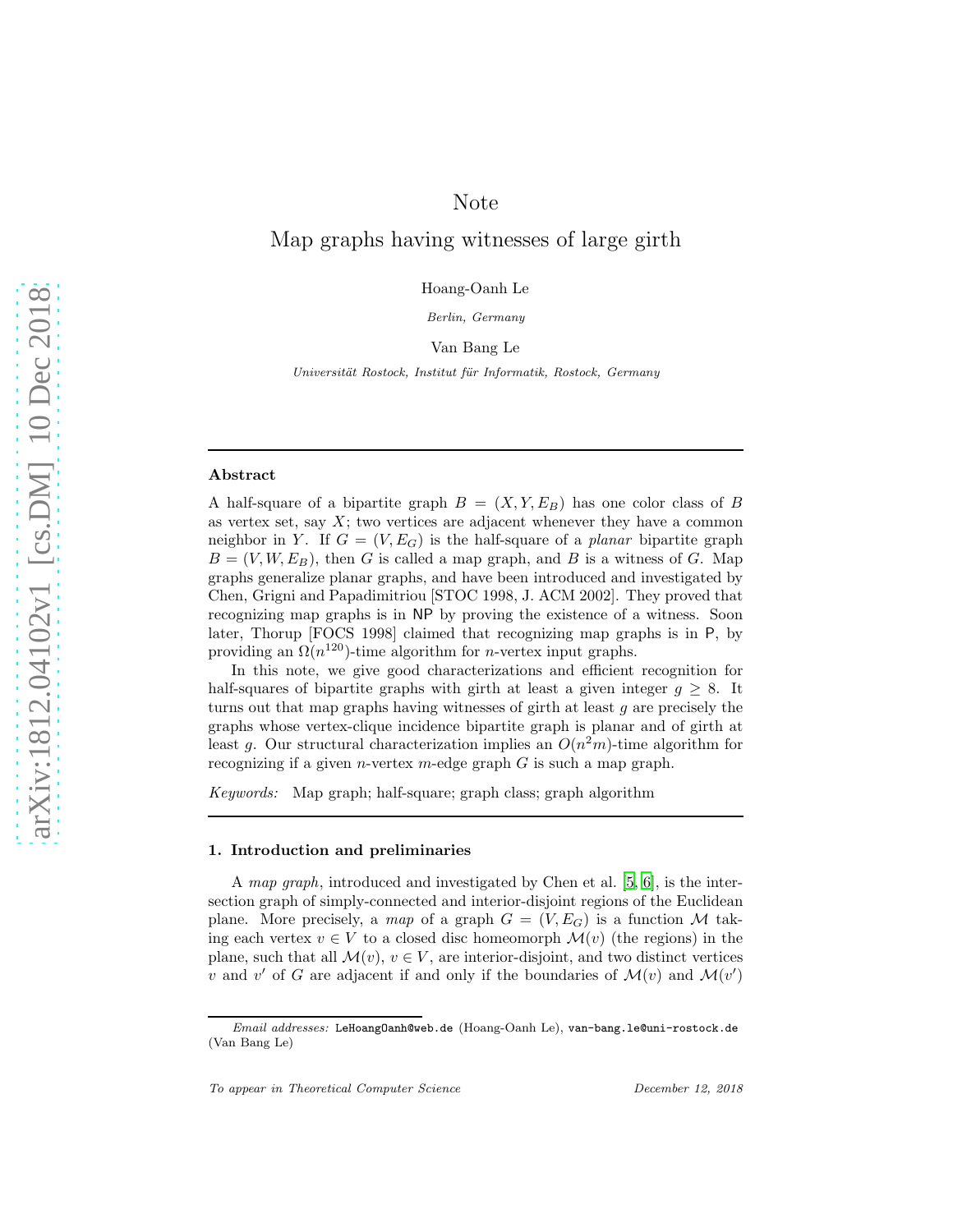intersect. A map graph is one having a map. Map graphs are interesting as they generalize planar graphs in a very natural way. Some applications of map graphs have been addressed in [\[8\]](#page-8-2). Papers dealing with hard problems in map graphs include [\[4,](#page-8-3) [10,](#page-9-0) [11,](#page-9-1) [12,](#page-9-2) [15](#page-9-3)]. Certain map graphs are related to 1-planar graphs [\[2,](#page-8-4) [3,](#page-8-5) [7\]](#page-8-6), a relevant topic in graph drawing.

In [\[5](#page-8-0), [6\]](#page-8-1), the notion of *half-squares* of bipartite graphs also has been introduced in order to give a graph-theoretical characterization of map graphs. The square of a graph  $H$ , denoted  $H^2$ , is obtained from H by adding new edges between two distinct vertices whenever their distance in  $H$  is two. Then,  $H$  is called a square root of  $G = H^2$ . Given a bipartite graph  $B = (X, Y, E_B)$ , the subgraphs of the square  $B^2$  induced by the color classes X and Y,  $B^2[X]$  and  $B^2[Y]$ , are called the two *half-squares* of B. It turns out that map graphs are exactly half-squares of *planar* bipartite graphs [\[5](#page-8-0), [6](#page-8-1)]. If  $G = (V, E_G)$  is a map graph and  $B = (V, W, E_B)$  is a planar bipartite graph such that  $G = B^2[V]$ , then B is a *witness* of G. It is shown in [\[5,](#page-8-0) [6](#page-8-1)] that an *n*-vertex graph  $G = (V, E_G)$ is a map graph if and only if it has a witness  $B = (V, W, E_B)$  with  $|W| \leq 3n-6$ , implying that recognizing map graphs is in NP. Soon later, Thorup [\[21\]](#page-9-4) claimed that recognizing map graphs is in P, by providing a polynomial-time algorithm. (Thorup did not give the running time explicitly, but it is estimated to be roughly  $\Omega(n^{120})$  with *n* being the vertex number of the input graph; cf. [\[6](#page-8-1)].) Thorup's algorithm is very complex and highly non-combinatorial. Given the very high polynomial degree in Thorup's running time, the most discussed problem concerning map graphs is whether there is a faster recognition algorithm for map graphs. One direction in attacking this problem is to consider map graphs with restricted witness. Recently, in [\[20\]](#page-9-5), it is shown that map graphs with outerplanar witness and map graphs with tree witness can be recognized in linear time. (We remark that Thorup's algorithm cannot be used to recognize map graphs having witnesses with additional properties.)

In this note we consider map graphs with girth constrained witness. Where, the *girth* of a graph is the length of a shortest cycle in the graph; the girth of a tree is  $\infty$ . Our motivation is the observation that every planar graph is a map graph with a witness of girth at least six. Indeed, if  $G = (V, E_G)$  is a planar graph, then the subdivision of  $G$ , i.e., the vertex-edge incidence bipartite graph B obtained from G by replacing each edge by a path of length two, has girth at least six, and clearly  $G = B^2[V]$ . Note, however, that a clique of arbitrary size is a map graph with a star witness. So, in this context, the vertex-clique incidence bipartite graph is more useful than the subdivision.

**Definition 1.** *Let*  $G = (V, E_G)$  *be an arbitrary graph.* 

- *The bipartite graph*  $S_G = (V, E_G, E_B)$  *with*  $E_B = \{ve \mid v \in V, e \in E_G, v \in E_B\}$ e} *is the* subdivision*, also the* vertex-edge incidence bipartite graph*, of* G*.*
- *Let* C(G) *denote the set of all maximal cliques of* G*. The bipartite graph*  $B_G = (V, \mathcal{C}(G), E_B)$  *with*  $E_B = \{vQ \mid v \in V, Q \in \mathcal{C}(G), v \in Q\}$  *is the* vertex-clique incidence bipartite graph *of* G*.*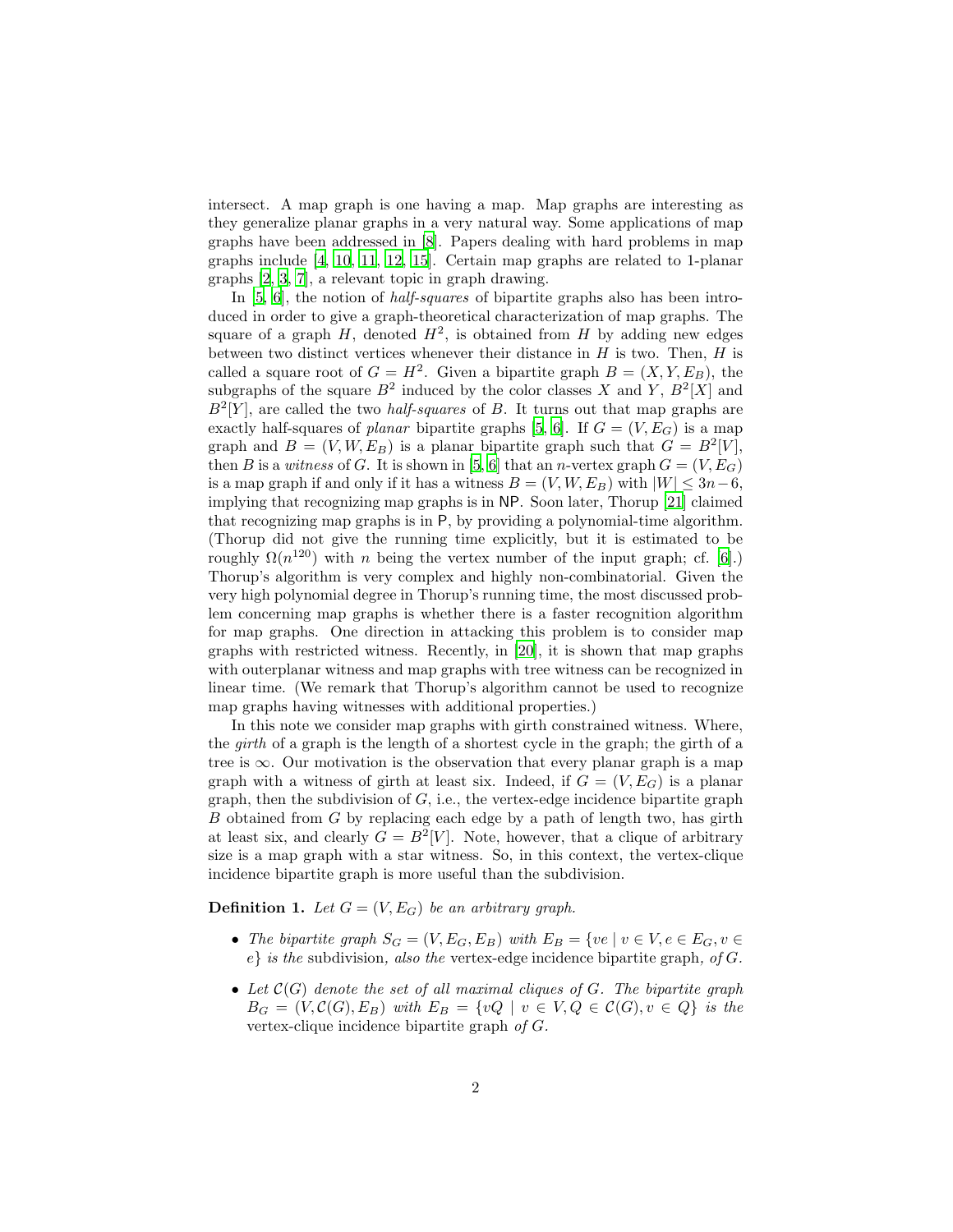Note that subdivisions and vertex-clique incidence graphs of triangle-free graphs coincide. It is quite easy to see that, for every graph  $G, G = S_G^2[V]$  and  $G = B_G^2[V]$ . Thus, in the context of map graphs, it is natural to ask for a given graph G whether  $S_G$ , respectively,  $B_G$ , is planar. While it is well known that  $S_G$  is planar if and only if G is planar, the situation for  $B_G$  is not clear yet.

Which (map) graphs G have *planar* vertex-clique incidence bipartite graphs  $B_G$ ?

<span id="page-2-1"></span>The answer for the case when the vertex-clique incidence bipartite graph is a tree has been recently found by the following theorem.

Theorem 1 ([\[19](#page-9-6), [20\]](#page-9-5)). *A connected graph is a map graph with a tree witness if and only if it is a block graph, if and only if its vertex-clique incidence bipartite graph is a tree.*

Where a *block graph* is one in which every maximal 2-connected subgraph (the blocks) is a clique. Equivalently, a block graph is a diamond-free chordal graph. (All terms used will given below.) As a consequence, map graphs with tree witness can be recognized in linear time.

In section [2](#page-2-0) we will characterize half-squares of (not necessarily planar) bipartite graphs of large girth. Our structural results imply efficient polynomial time recognition for these half-squares. In section [3](#page-5-0) we will consider map graphs having witnesses of large girth. It turns out that map graphs having witnesses of large girth (at least eight) admit a similar characterization as in case of tree witnesses stated in Theorem [1](#page-2-1) above. As a consequence, we will see that such map graphs can be recognized in cubic time.

All graphs considered are simple and connected. The complete graph on  $n$ vertices, the complete bipartite graph with  $s$  vertices in one color class and  $t$ vertices in the other color class, the cycle with n vertices are denoted  $K_n, K_{s,t}$ , and  $C_n$ , respectively. A  $K_3$  is also called a *triangle*, a complete bipartite graph  $K_{1,n}$  is also called a *star*. The *diamond*, denoted  $K_4 - e$ , is the graph obtained from the  $K_4$  by deleting an edge.

Let F be a graph. F*-free graphs* are those having no induced subgraphs isomorphic to F. *Chordal graphs* are precisely the  $C_k$ -free graphs,  $k \geq 4$ . It is well known that block graphs are precisely the diamond-free chordal graphs.

The neighborhood of a vertex v in  $G$ , denoted  $N_G(v)$ , is the set of all vertices in G adjacent to v; if the context is clear, we simply write  $N(v)$ .

For a subset  $U \subseteq V$ ,  $G[U]$  is the subgraph of G induced by U, and  $G - U$ stands for  $G[V \setminus U]$ . We write  $B = (X, Y, E_B)$  for bipartite graphs with a bipartition into stable sets (color classes) X and Y. If  $G = (V, E_G)$  is a map graph and  $B = (V, W, E_B)$  a witness of G, then we call V the set of *vertices* and W the set of *points*.

#### <span id="page-2-0"></span>2. Half-squares of bipartite graphs with girth constraints

Recall that every graph is a half-square of a bipartite graph with girth at least six. In this section, we will characterize those graphs that are half-squares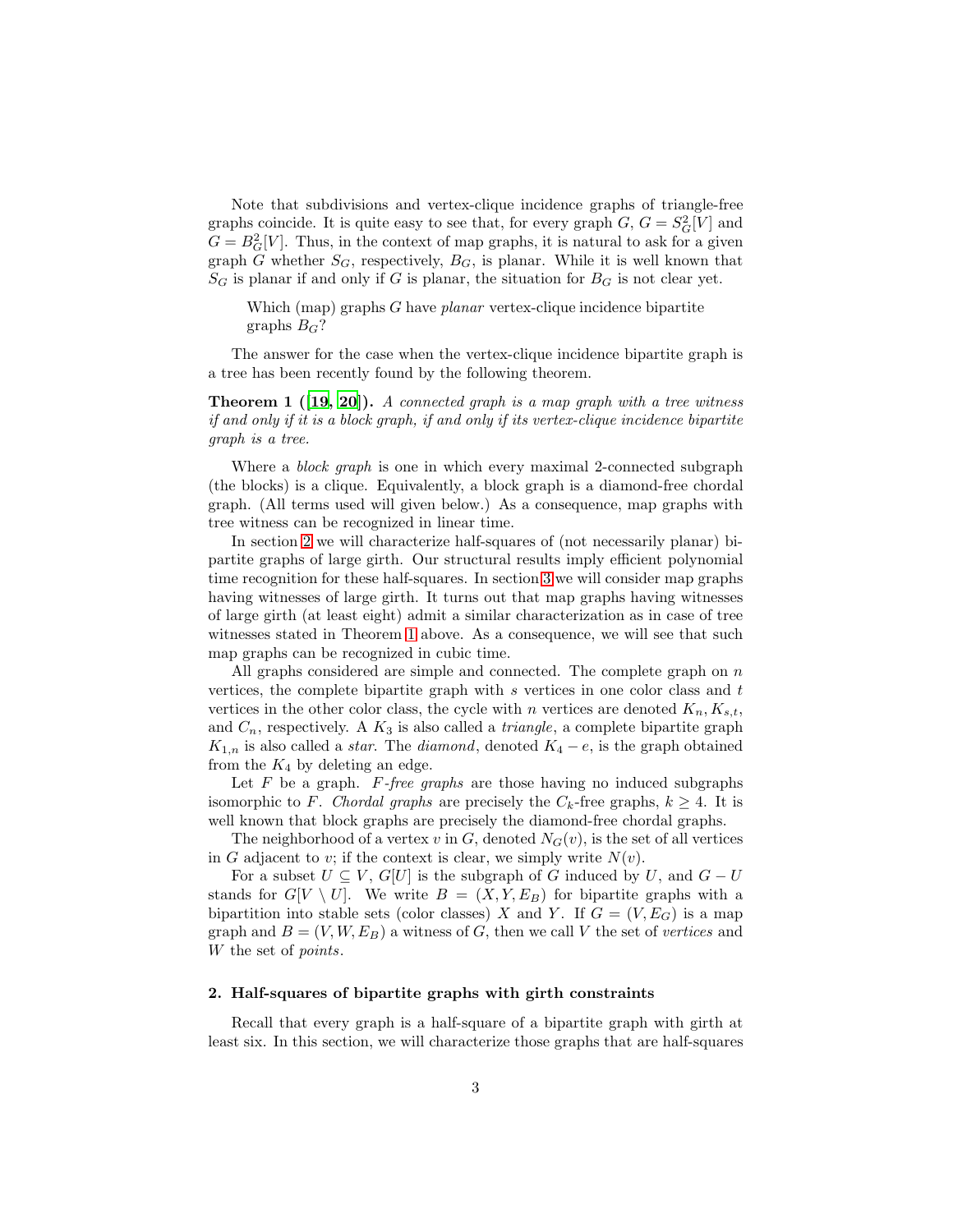<span id="page-3-1"></span>of bipartite graphs with large girth. The following facts are easy to verify.

**Observation 1.** Let  $B = (V, W, E_B)$  be a (not necessarily planar) bipartite *graph and let*  $G = B^2[V]$ *. Then* 

- (i) *every induced cycle*  $C_{\ell}$ ,  $\ell \geq 4$ , in G *stems from an induced cycle*  $C_{2\ell}$  *in* B. That is, if  $C_{\ell} = v_1v_2 \ldots v_{\ell}v_1$  is an induced cycle in G, then there *are points*  $w_1, w_2, \ldots, w_\ell$  *in* W *such that*  $v_1w_1v_2w_2\ldots v_\ell w_\ell v_1$  *is an induced cycle in* B*;*
- (ii) *every triangle*  $C_3$  *in*  $G$  *stems from an induced*  $C_6$  *or from a*  $K_{1,3}$  *in*  $B$ *.*

<span id="page-3-0"></span>In this section, we prove the following characterizations of half-squares of girth constrained bipartite graphs.

**Theorem 2.** Let  $t \geq 4$  be an integer. The following statements are equivalent *for every graph*  $G = (V, E_G)$ *.* 

- (i) G *is half-square of a bipartite graph with girth at least* 2t*;*
- (ii) G *is diamond-free and*  $C_{\ell}$ -free for every  $4 \leq \ell \leq t 1$ ;
- (iii) The vertex-clique incidence bipartite graph  $B_G$  of  $G$  has girth at least  $2t$ .

In particular,

- a graph is half-square of a bipartite graph with girth at least eight if and only if it is diamond-free, and
- a graph is half-square of a bipartite graph with girth at least ten if and only if it is diamond-free and  $C_4$ -free.

It is also interesting to observe that, as  $t$  grows larger, Theorem [2](#page-3-0) gets closer and closer to Theorem [1](#page-2-1) on map graphs with tree witness. (Recall that block graphs are diamond-free and  $C_{\ell}$ -free for all  $\ell \geq 4$ , and a connected graph of girth  $\infty$  is a tree.)

## Proof. [of Theorem [2\]](#page-3-0)

(i)  $\Rightarrow$  (ii): Let  $G = B^2[V]$  for some bipartite graph  $B = (V, W, E_B)$  of girth at least  $2t$ . Then, by Observation [1](#page-3-1) (i), G cannot contain any induced cycle  $C_{\ell}$  for  $4 \leq \ell \leq t-1$  (otherwise, B would contain an induced cycle of length  $2\ell < 2t$ . Furthermore, by Observation [1](#page-3-1) (ii), G cannot contain an induced diamond. Otherwise, B would contain an induced cycle of length  $6 < 2t$  (if one of the two triangles of the diamond stems from a  $C_6$  in B) or an induced cycle of length  $4 < 2t$  (if both triangles of the diamond stem from stars in B).

(ii)  $\Rightarrow$  (iii): Let G have no induced diamond and no induced  $C_{\ell}$ ,  $4 \leq \ell \leq t-1$ . Recall that  $G = B_G^2[V]$ . For notational simplicity, write  $B = B_G$ .

*Claim 1.* B is C<sub>4</sub>-free. If not, let  $w_1, w_2 \in C(G)$  be two points belonging to an induced  $C_4$  in B. Since  $N_B(w_1)$  and  $N_B(w_2)$  are two distinct maximal cliques in G, there is a vertex  $u \in N_B(w_1) \setminus N_B(w_2)$  not adjacent to a vertex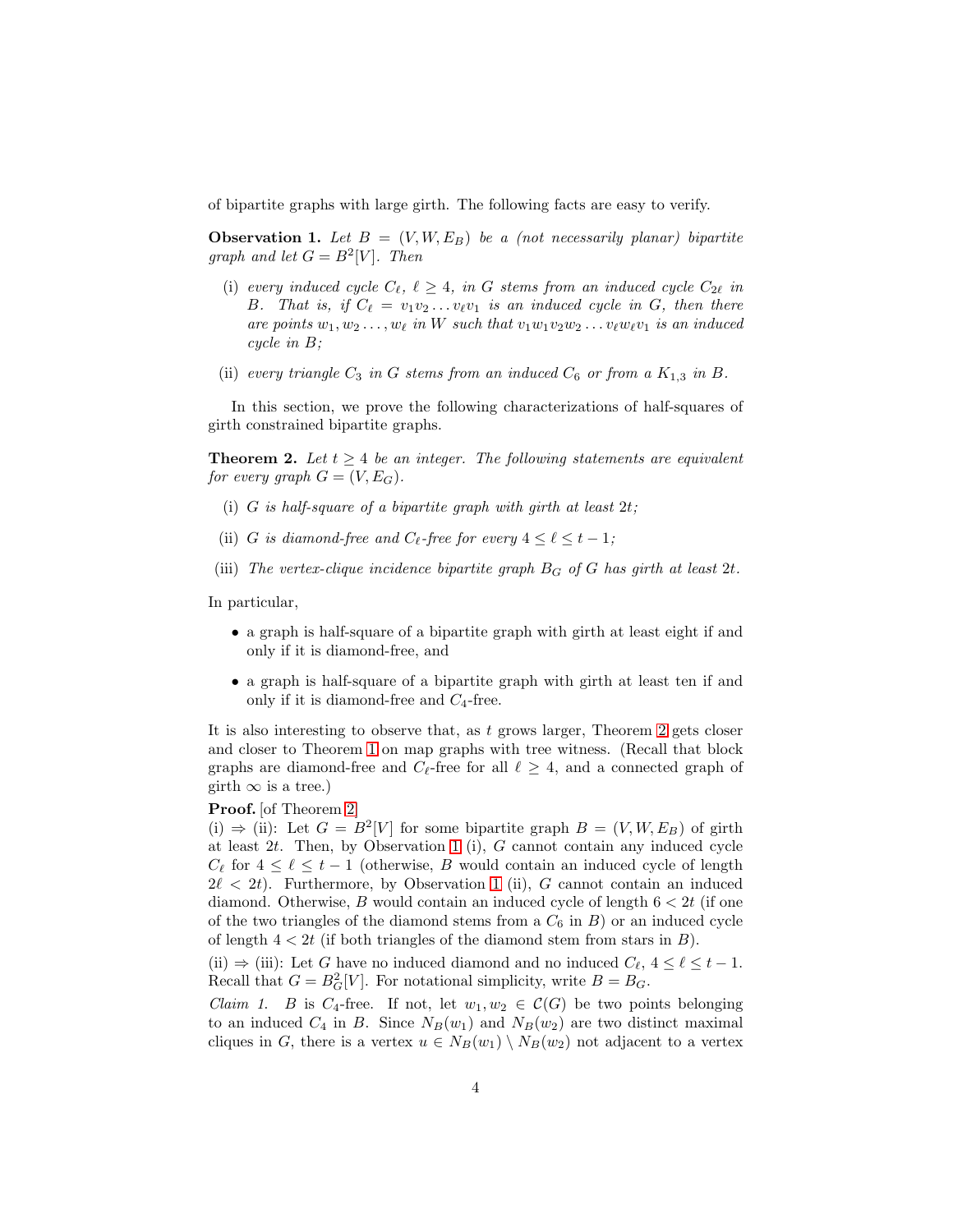$v \in N_B(w_2) \backslash N_B(w_1)$  in G. But then  $u, v$ , and two vertices in  $N_B(w_1) \cap N_B(w_2)$ induce a diamond in G.

*Claim 2.* B is  $C_6$ -free. If not, let  $v_1w_1v_2w_2v_3w_3v_1$  be an induced  $C_6$  in B. Then, in G,  $v_3$  is adjacent to two vertices  $v_1, v_2$  of the maximal clique  $Q = N_B(w_1)$ . Since  $v_3 \notin Q$ , there exists a vertex u in  $Q \setminus \{v_1, v_2\}$  not adjacent to  $v_3$  in G. But then G contains an induced diamond induced by  $v_1, v_2, v_3$  and u.

Now, consider a shortest cycle in B,  $C = v_1w_1v_2w_2 \ldots v_\ell w_\ell v_1$ , of length  $2\ell$ . By Claims 1 and 2,  $\ell \geq 4$ . Moreover, by the minimality of C,  $N_B(v_i) \cap N_B(v_j) =$  $\emptyset$  for  $|i-j|>1$  (indices taken modulo  $\ell$ ). Thus,  $v_1, v_2, \ldots, v_\ell$  induce an cycle of length  $\ell$  in  $G$ , hence  $\ell \geq t$ . That is,  $B$  has girth  $2\ell \geq 2t$ .

(iii)  $\Rightarrow$  (i): This implication is obvious as for any graph G,  $G = B_G^2[V]$ .  $\Box$ 

Theorem [2](#page-3-0) has algorithmic implications for recognizing half-squares of girth constrained bipartite graphs. In the remainder of this note,  $n$  and  $m$  denotes the vertex number and the edge number, respectively, of the graphs considered.

*Half-squares of bipartite graphs of girth at least eight.* These graphs are precisely the diamond-free graphs, and hence can be recognized in  $O(m^{1.5})$  time [\[13\]](#page-9-7). Note that in a diamond-free graph, each edge belongs to exactly one maximal clique, hence there are at most  $m$  maximal cliques. Since all maximal cliques in a graph can be listed in time  $O(nm)$  per generated clique [\[22,](#page-10-0) [9\]](#page-8-7), we can list all maximal cliques in G in time  $O(m^2n)$ . Thus, assuming G is diamond-free, the vertex-clique incidence bipartite graph  $B_G$  of  $G$  can be constructed in time  $O(m^2n)$ . Thus, we obtain

**Corollary 1.** *Given an n-vertex m-edge graph G, it can be recognized in*  $O(m^{1.5})$ *time if* G *is half-square of a bipartite graph* B *with girth at least* 8*. If so, such a bipartite graph B can be constructed in*  $O(m^2n)$  *time.* 

*Half-squares of bipartite graphs of girth at least* 2t. Let  $t \geq 5$  be an integer. Half-squares of bipartite graphs of girth at least  $2t$  are precisely the graphs G with  $B_G$  is of girth at least 2t. Note that such graphs G are diamond-free and  $C_4$ -free (Theorem [2](#page-3-0) (ii)). Thus, we first recognize if the given graph  $G$ is diamond-free and  $C_4$ -free in time  $O(m^{\frac{2}{3}}n)$  [\[14\]](#page-9-8). If so, we list all maximal cliques in G, there are at most  $O(n\sqrt{n})$ , in the same time complexity [\[14](#page-9-8)], to construct the vertex-clique incidence bipartite graph  $B_G$  of G. Since  $B_G$  has  $n + O(n\sqrt{n}) = O(n\sqrt{n})$  vertices, the girth of (the bipartite graph)  $B_G$  can be computed in  $O((n\sqrt{n})^2) = O(n^3)$  time [\[17,](#page-9-9) [23\]](#page-10-1). Thus we obtain

**Corollary 2.** *Given an n-vertex graph G and an integer*  $t \geq 5$ *, it can be recognized in* O(n 3 ) *time if* G *is half-square of a bipartite graph* B *with girth at least* 2t*. If so, such a bipartite graph* B *can be constructed in the same time complexity.*

It is interesting to note that half-squares of bipartite graphs with girth at least ten, i.e., (diamond,  $C_4$ )-free graphs, have been very recently discussed in the context of social networks: In [\[16\]](#page-9-10), c*-closed graphs* are introduced as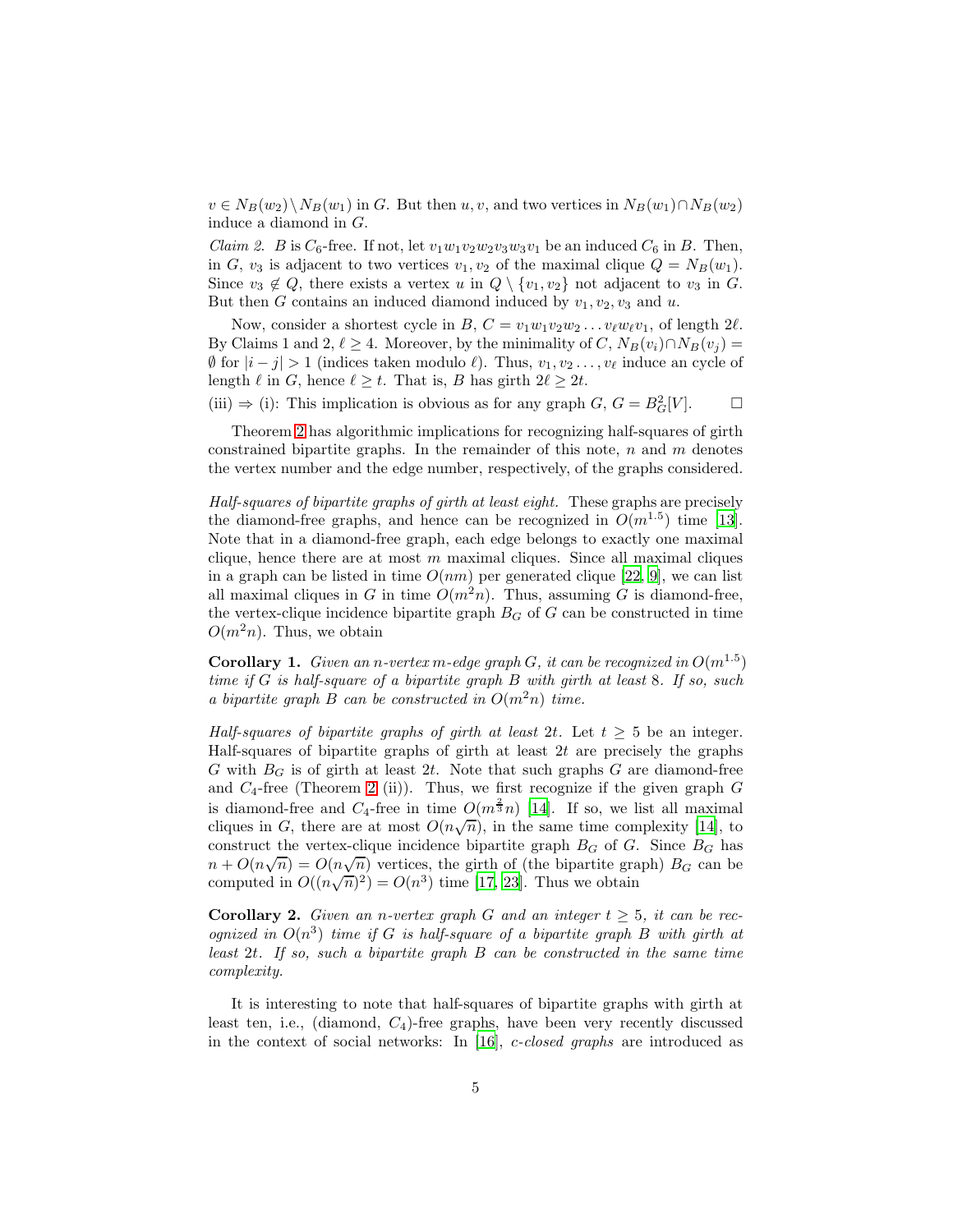those graphs, in which every two vertices with at least  $c$  common neighbors are adjacent. Thus, 2-closed graphs are precisely the (diamond,  $C_4$ )-free graphs, i.e., the half-squares of bipartite graphs with girth at least ten.

#### <span id="page-5-0"></span>3. Map graphs having witnesses with girth constraints

While *any* graph is the half-square of a bipartite graph of girth at least six, not every *map graph* has a witness of girth at least six. Such a map graph admitting no witness of girth at least six is depicted in Figure [1](#page-5-1) below.



<span id="page-5-1"></span>Figure 1: A map graph (left) and a witness of it (right). It can be verified by inspection that this map graph has no witness of girth at least six.

Notice that *every planar* graph is a map graph with a witness of girth at least six (e.g., its subdivision). So, map graphs admitting witnesses of girth at least six properly include all planar graphs. We are not able to characterize and recognize map graphs having witnesses of girth at least six.

In this section, we deal with map graphs having witnesses of girth at least eight. Note that not every planar graph has a witness of girth at least eight; the graph depicted in Figure [2](#page-5-2) is diamond-free, hence it is the half-square of a bipartite graph of girth at least eight. However, as we will see (Theorem [3\)](#page-6-0), this diamond-free *planar* graph does *not* have a *witness* of girth at least eight.



<span id="page-5-2"></span>Figure 2: A diamond-free planar graph (left) with non-planar vertex-clique incidence bipartite graph (right).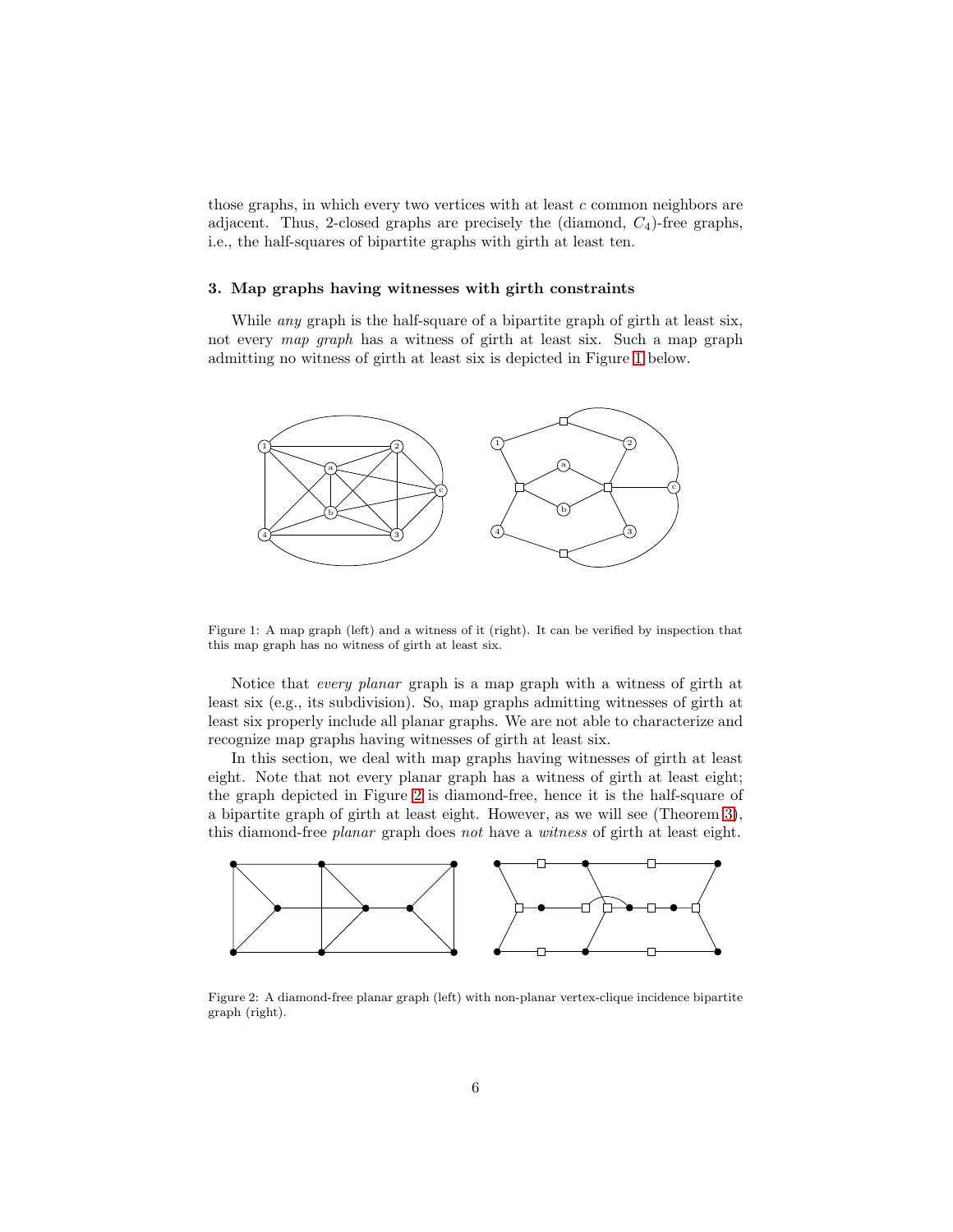In discussing witnesses of girth at least eight, the following fact is useful; it has been observed and proved in [\[19\]](#page-9-6). To make the paper self-contained, we include the proof here.

<span id="page-6-1"></span>**Lemma 1.** Let  $G = B^2[V]$  for some (not necessarily planar) bipartite graph  $B = (V, W, E_B)$ *. If* B has no induced cycle of length six, then every maximal *clique*  $Q$  *in*  $G$  *stems from a star in*  $B$ *, i.e., there is a point*  $w \in W$  *such that*  $Q = N_B(w)$ .

**Proof.** Suppose to the contrary that there is some clique Q in  $B^2[V]$  such that, for any point  $w \in W$ ,  $Q \setminus N_B(w) \neq \emptyset$ . Choose a point  $w_1 \in W$  where  $Q' := Q \cap N_B(w_1)$  is maximal. Let  $v_1 \in Q \setminus N_B(w_1)$ . Since Q is a clique in  $B^2[V]$ , there is a point  $w_2 \in W$  adjacent to  $v_1$  and some vertices in  $Q'$ . Choose such a point  $w_2$  with  $Q' \cap N_B(w_2)$  is maximal. By the choice of  $w_1$ , there is a vertex  $v_2 \in Q' \setminus N_B(w_2)$ . Again, since Q is a clique in  $B^2[V]$ , there is a point  $w_3 \in W$  adjacent to both  $v_1$  and  $v_2$ . By the choice of  $w_2$ , there is a vertex  $v_3 \in Q' \cap N_B(w_2)$  non-adjacent to  $w_3$ . But then  $w_1, v_2, w_3, v_1, w_2$  and  $v_3$  induce a  $C_6$  in B, a contradiction. Thus, there must be a point  $w \in W$  such that  $Q \subset N_B(w)$ , and therefore by the maximality of  $Q$ ,  $Q = N_B(w)$ .  $Q \subseteq N_B(w)$ , and therefore by the maximality of  $Q, Q = N_B(w)$ .

In this section, we prove the following Theorem [3,](#page-6-0) characterizing map graphs having witnesses of large girth. Basically, Theorem [3](#page-6-0) is Theorem [2](#page-3-0) with the additional planarity condition on the vertex-clique incidence bipartite graph.

**Theorem 3.** Let  $t \geq 4$  be an integer. The following statements are equivalent *for every graph*  $G = (V, E_G)$ *.* 

- <span id="page-6-0"></span>(i) G *is a map graph having a witness of girth at least* 2t*.*
- (ii) G *is diamond-free and*  $C_{\ell}$ -free for every  $4 \leq \ell \leq t-1$ , and the vertex-clique *incidence bipartite graph* B<sup>G</sup> *of* G *is planar.*
- (iii) *The vertex-clique incidence bipartite graph*  $B_G$  *of*  $G$  *is planar and has girth at least* 2t*.*

## Proof.

(i)  $\Rightarrow$  (ii): Let  $B = (V, W, E_B)$  be a planar bipartite graph of girth at least 2t and with minimal number  $|W|$  of points such that  $G = B<sup>2</sup>[V]$ . First, it follows from Theorem [2,](#page-3-0) part (i)  $\Rightarrow$  (ii), that G is diamond-free and  $C_{\ell}$ -free for every  $4 \leq \ell \leq t-1$ . Next, by Lemma [1,](#page-6-1) for every maximal clique Q in G there is a point  $w_Q \in W$  of B such that  $Q = N_B(w_Q)$ . Since |W| is minimal, such a point is unique: If there were another point  $w' \in W \setminus \{w_Q\}$  with  $Q = N_B(w')$ , then  $B' := B - w'$  would be a planar bipartite graph of girth at least 2t and still satisfy  $G = B^2[V]$  with fewer number of points than B. Thus,

$$
\phi: B_G \to B
$$
, with  $\phi(v) = v, v \in V$ , and  $\phi(Q) = w_Q, Q \in C(G)$ ,

is an injective function. Moreover,

$$
vQ \in E_{B_G} \Leftrightarrow v \in Q = N_B(w_Q) \Leftrightarrow \phi(v)\phi(Q) = vw_Q \in E_{B_G},
$$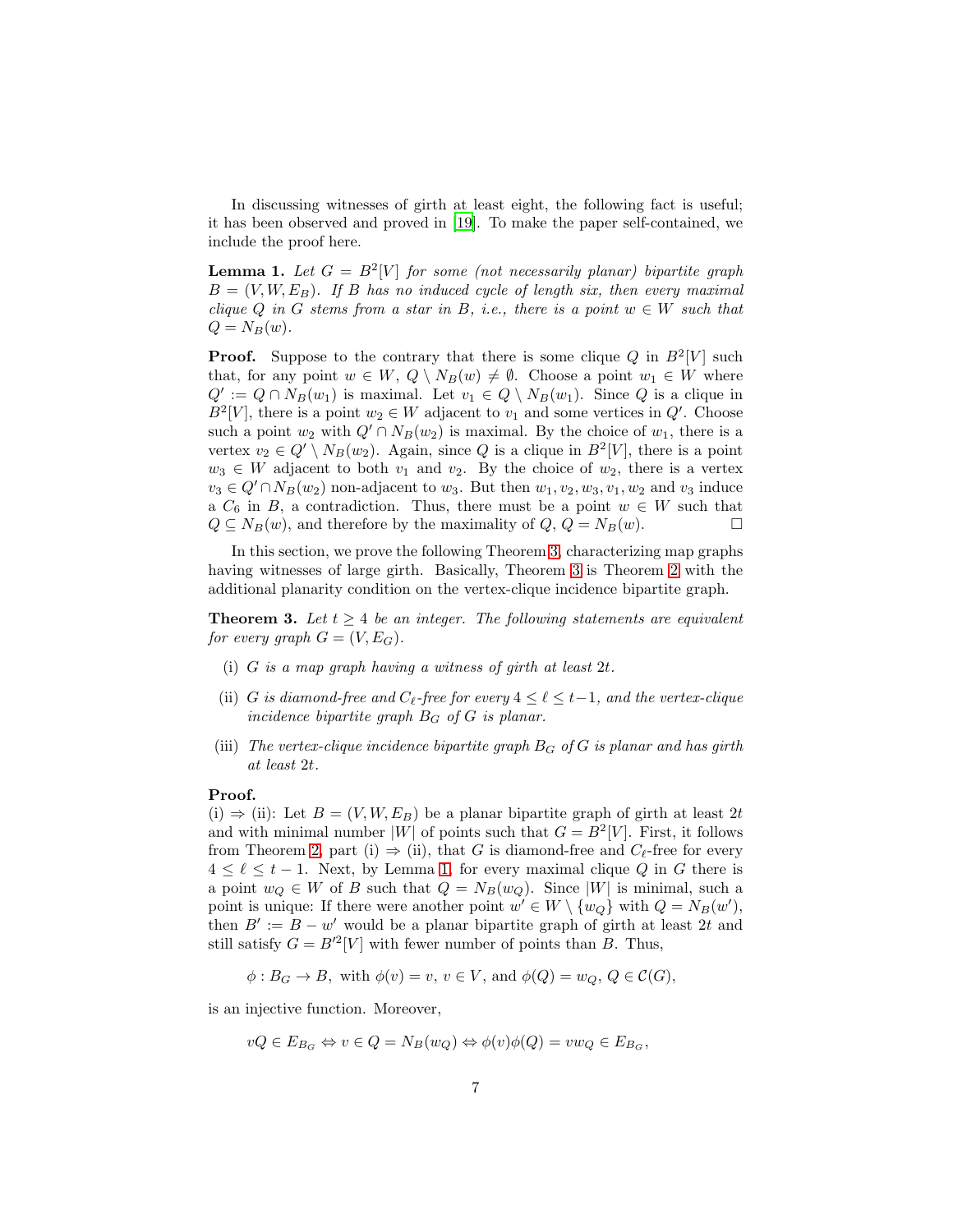that is,  $B_G$  is isomorphic to an induced subgraph of B. Hence  $B_G$  is planar. (In fact, as  $G = B_G^2[V]$ ,  $B_G$  is indeed isomorphic to  $B$ .)

(ii)  $\Rightarrow$  (iii): This implication follows immediately from Theorem [2,](#page-3-0) part (ii)  $\Rightarrow$ (iii).

(iii)  $\Rightarrow$  (i): This implication is obvious as  $G = B_G^2[V]$ .

Note that Theorem [3](#page-6-0) is not true in case  $t = 3$ : The graph on the left side of Figure [2,](#page-5-2) as a planar graph, does admit a witness of girth six but its vertex-clique incidence bipartite graph is not planar; it contains  $K_{3,3}$  as a minor.

Like Theorem [2,](#page-3-0) one may observe the 'convergence behavior' of Theorem [3](#page-6-0) depending on  $t$ ; it 'converges' to Theorem [1](#page-2-1) as  $t$  goes to infinity. We now derive efficient recognition algorithm from Theorem [3](#page-6-0) for map graphs having witnesses of large girth. We use the fact that map graphs with  $n$  vertices have at most  $27 \cdot n$  many maximal cliques [\[6](#page-8-1)].

*Map graphs having witnesses of girth at least eight.* Let G be a map graph with a witness of girth at least 8. Since all maximal cliques in a graph can be listed in time  $O(nm)$  per generated clique [\[22](#page-10-0), [9\]](#page-8-7), we can list all maximal cliques in G in time  $27n \cdot O(nm)$  to obtain the vertex-clique incidence bipartite graph  $B_G$ . Since  $B_G$  has  $O(n)$  vertices, checking planarity of  $B_G$  can be done in  $O(|V_{B_G}| + |E_{B_G}|) = O(n^2)$  time, and computing the girth of (planar)  $B_G$  can be done in  $O(n \log \log n)$  time [\[18\]](#page-9-11). Thus, we obtain

Corollary 3. *Map graphs having witnesses of girth at least* 8 *can be recognized* in time  $O(n^2m)$ . If so, such a witness can be constructed with the same time *complexity.*

*Map graphs having witnesses of girth at least 2t.* Let  $t \geq 5$  be an integer. Map graphs having witnesses of girth at least 2t are particularly diamond-free and  $C_4$ -free. Thus, we first recognize if the given graph G is diamond-free and  $C_4$ free in time  $O(m^{\frac{2}{3}}n)$  [\[14\]](#page-9-8). If so, we list all maximal cliques in G, there are at most  $27 \cdot n$ , in the same time complexity [\[14\]](#page-9-8), to construct the vertex-clique incidence bipartite graph  $B_G$  of G. Since  $B_G$  has at most  $28 \cdot n$  vertices, checking planarity of  $B_G$  can be done in  $O(|V_{B_G}| + |E_{B_G}|) = O(n^2)$  time, and computing the girth of (planar)  $B_G$  can be done in  $O(n \log \log n)$  time [\[18](#page-9-11)]. Thus we obtain

**Corollary 4.** Let  $t \geq 5$  be an integer. Map graphs having witnesses of girth at *least* 2t *can be recognized in time*  $O(\max\{m^{\frac{3}{3}}n, n^2\})$ *. If so, such a witness can be constructed with the same time complexity.*

#### 4. Conclusion

In this note we consider half-squares of girth constrained bipartite graphs. Given an integer  $q > 8$ , we characterize and efficiently recognize half-squares of bipartite graphs with girth at least  $g$ . We show that map graphs having witnesses with girth at least  $q$  are exactly the graphs for which the vertex-clique incidence bipartite graph is planar and of girth at least  $g$ . Hence map graphs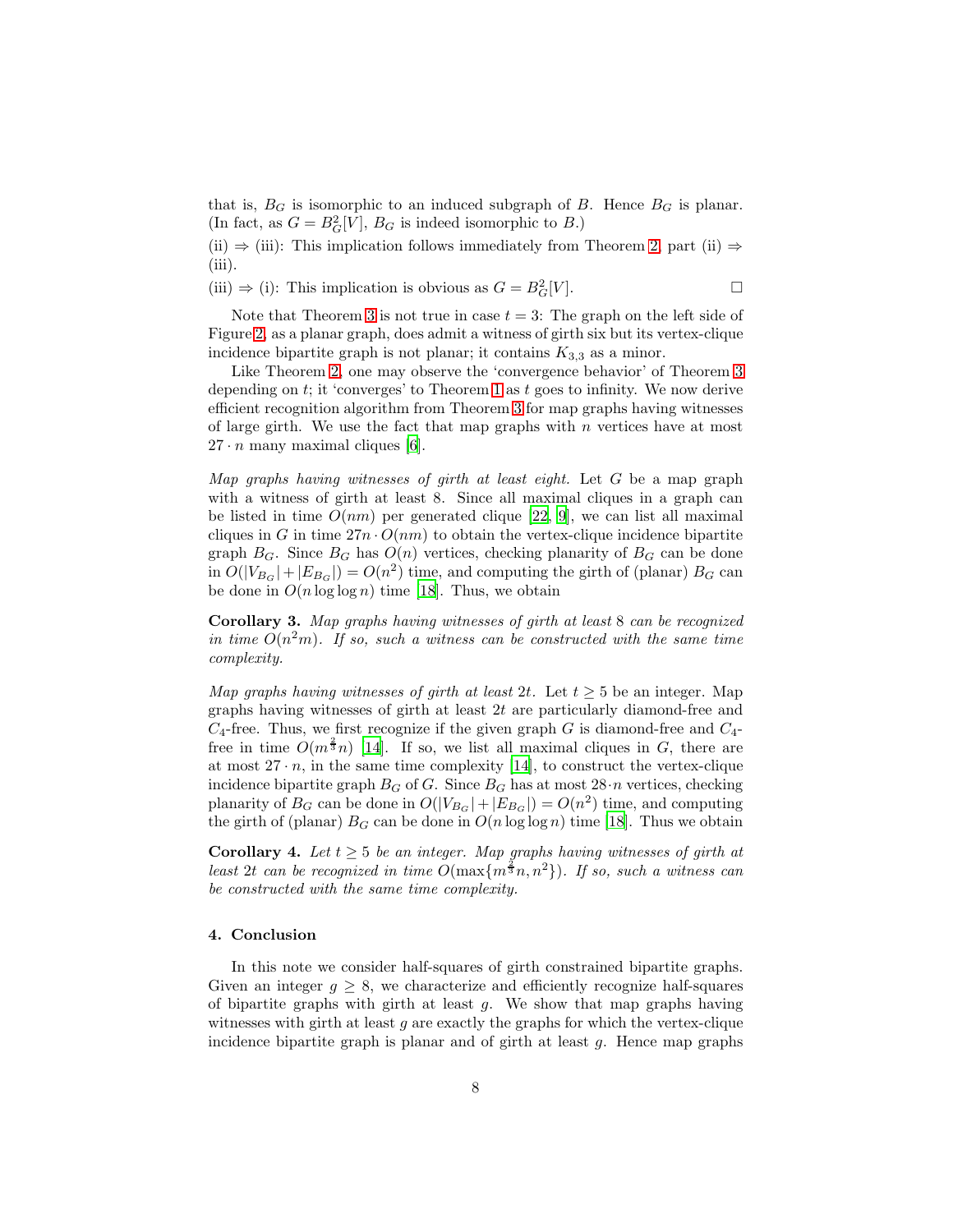having witnesses of girth at least g can be recognized in  $O(n^2m)$  time. The recognition and characterization problems of map graphs having witnesses of girth at least six remain unsolved.

- Which map graphs admit witnesses of girth at least 6? Besides planar graphs, as pointed out by a referee, the so-called triangulated NIC-planar graphs, investigated in [\[1\]](#page-8-8), are examples of map graphs admitting witnesses of girth six.
- Is there an efficient combinatorial polynomial-time recognition algorithm for map graphs having witnesses of girth at least 6?

Recall that the class of map graphs having witnesses of girth at least 6 strictly lies between planar graphs and map graphs, and thus it is an interesting graph class.

## References

- <span id="page-8-8"></span>[1] Christian Bachmaier, Franz J. Brandenburg, Kathrin Hanauer, Daniel Neuwirth, Josef Reislhuber. NIC-planar graphs. *Discrete Applied Mathematics* 232 (2017) 23-40, doi: 10.1016/j.dam.2017.08.015.
- <span id="page-8-4"></span>[2] Franz J. Brandenburg. On 4-map graphs and 1-planar graphs and their recognition problem. ArXiv, 2015. [http://arxiv.org/abs/1509.03447.](http://arxiv.org/abs/1509.03447)
- <span id="page-8-5"></span>[3] Franz J. Brandenburg. Recognizing optimal 1-planar graphs in linear time. *Algorithmica* 80 (2018) 1-28, doi: 10.1007/s00453-016-0226-8.
- <span id="page-8-3"></span>[4] Zhi-Zhong Chen. Approximation algorithms for independent sets in map graphs. *J. Algorithms* 41 (2001) 20-40, doi: 10.1006/jagm.2001.1178.
- <span id="page-8-0"></span>[5] Zhi-Zhong Chen, Michelangelo Grigni, Christos H. Papadimitriou. Planar map graphs. In *Proceedings of the Thirtieth Annual ACM Symposium on the Theory of Computing* (STOC 1998) 514-523, doi: 10.1145/276698.276865.
- <span id="page-8-1"></span>[6] Zhi-Zhong Chen, Michelangelo Grigni, Christos H. Papadimitriou. Map graphs. *J. ACM* 49 (2002) 127-138, doi: 10.1145/506147.506148.
- <span id="page-8-6"></span>[7] Zhi-Zhong Chen, Michelangelo Grigni, Christos H. Papadimitriou. Recognizing hole-free 4-map graphs in cubic time. *Algorithmica* 45 (2006) 227-262, doi: 10.1007/s00453-005-1184-8.
- <span id="page-8-2"></span>[8] Zhi-Zhong Chen, Xin He, Ming-Yang Kao. Nonplanar topological inference and political-map graphs. In *Proceedings of the Tenth Annual ACM-SIAM Symposium on Discrete Algorithms* (SODA 1999) 195-204.
- <span id="page-8-7"></span>[9] Norishige Chiba, Takao Nishizeki. Arboricity and subgraph listing algorithms. *SIAM J. Comput.* 14 (1985) 210-223, doi: 10.1137/0214017.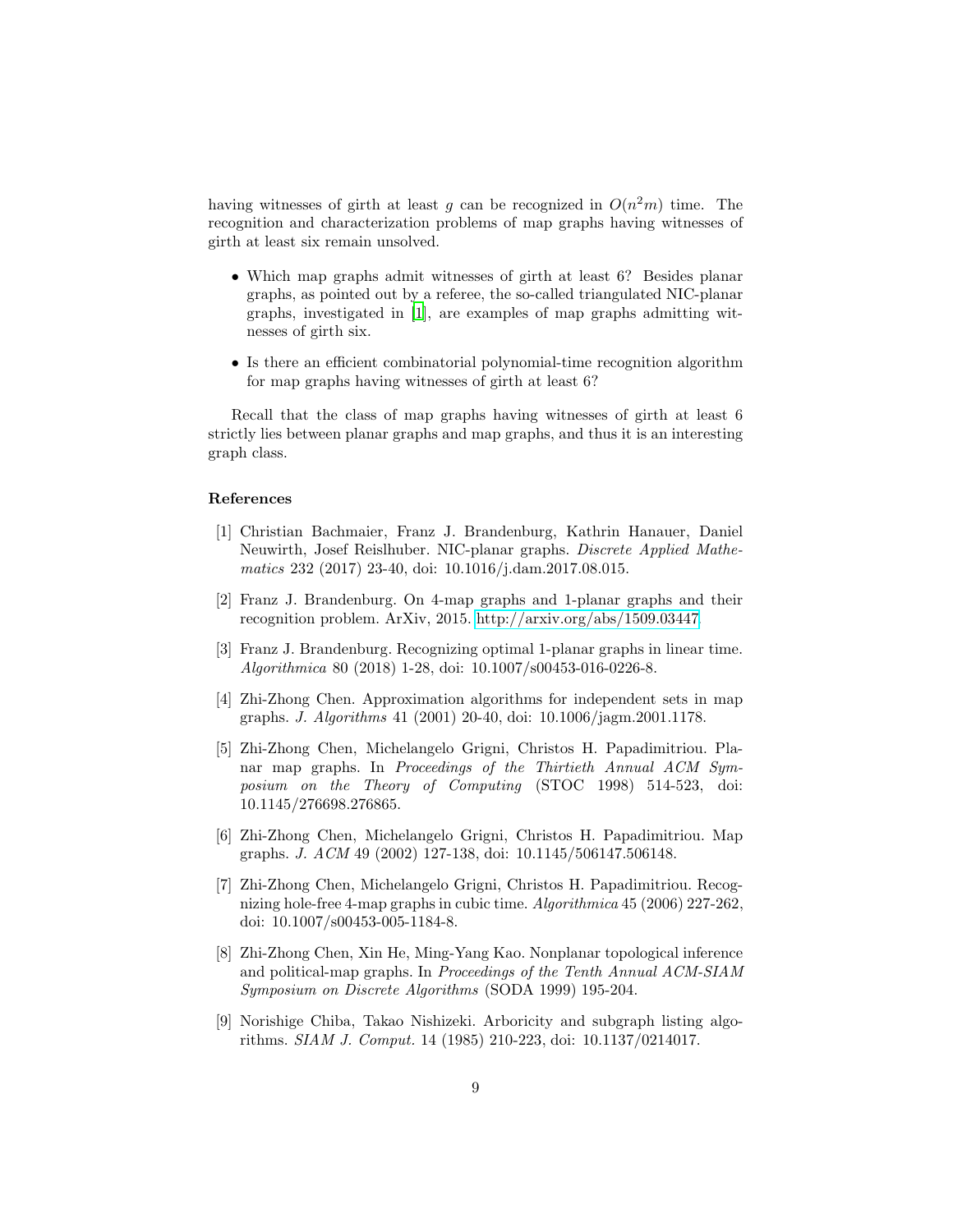- <span id="page-9-0"></span>[10] Erik D. Demaine, Fedor V. Fomin, MohammadTaghi Hajiaghayi, Dimitrios M. Thilikos. Fixed-parameter algorithms for  $(k, r)$ -center in planar graphs and map graphs. *ACM Trans. Algorithms* 1 (2005) 33-47, doi: 10.1145/1077464.1077468.
- <span id="page-9-1"></span>[11] Erik D. Demaine, MohammadTaghi Hajiaghayi. The bidimensionality theory and its algorithmic applications. *Computer J.* 51 (2008) 292-302, doi: 10.1093/comjnl/bxm033.
- <span id="page-9-2"></span>[12] Kord Eickmeyer, Ken-ichi Kawarabayashi. FO model checking on map graphs. In: *Fundamentals of Computation Theory - 21st International Symposium* (FCT 2017) 204-216, doi: 10.1007/978-3-662-55751-8<sub>-17</sub>.
- <span id="page-9-7"></span>[13] Friedrich Eisenbrand, Fabrizio Grandoni. On the complexity of fixed parameter clique and dominating set. *Theor. Comput. Sci* 326 (2004) 57-67, doi: 10.1016/j.tcs.2004.05.009.
- <span id="page-9-8"></span>[14] Elaine M. Eschen, Chính T. Hoàng, Jeremy P. Spinrad, R. Sritharan. On graphs without a C<sup>4</sup> or a diamond. *Discrete Applied Mathematics* 159 (2011) 581-587, doi: 10.1016/j.dam.2010.04.015.
- <span id="page-9-3"></span>[15] Fedor V. Fomin, Daniel Lokshtanov, Saket Saurabh. Bidimensionality and geometric graphs. In: *Proceedings of the Twenty-Third Annual ACM-SIAM Symposium on Discrete Algorithms* (SODA 2012) 1563-1575, doi: 10.1137/1.9781611973099.124.
- <span id="page-9-10"></span>[16] Jacob Fox, Tim Roughgarden, C. Seshadhri, Fan Wei, Nicole Wein. Finding cliques in social networks: A new distribution-free model. In: *Proceedings of the 45th International Colloquium on Automata, Languages, and Programming* (ICALP 2018) 1-15, doi: 10.4230/LIPIcs.ICALP.2018.55.
- <span id="page-9-9"></span>[17] Alon Itai, Michael Rodeh. Finding a minimum circuit in a graph. *SIAM J. Comput.* 7 (1978) 413-423, doi: 10.1137/0207033.
- <span id="page-9-11"></span>[18] Jakub Lacki, Piotr Sankowski. Min-cuts and shortest cycles in planar graphs in O(n log log n) time. In: *Proceedings of the 19th Annual European Symposium* (ESA 2011), *Lecture Notes in Computer Science* 6942 (2011) 155-166, doi: 10.1007/978-3-642-23719-5 14.
- <span id="page-9-6"></span>[19] Hoang-Oanh Le, Van Bang Le. Hardness and structural results for halfsquares of restricted tree convex bipartite graphs. *Algorithmica*, in press, doi: 10.1007/s00453-018-0440-7.
- <span id="page-9-5"></span>[20] Matthias Mnich, Ignaz Rutter, Jens M. Schmidt. Linear-time recognition of map graphs with outerplanar witness. *Discrete Optimization* 28 (2018) 63-77, doi: 10.1016/j.disopt.2017.12.002.
- <span id="page-9-4"></span>[21] Mikkel Thorup. Map graphs in polynomial time. In: *Proceedings of the 39th IEEE Symposium on Foundations of Computer Science* (FOCS 1998) 396-405, doi: 10.1109/SFCS.1998.743490.